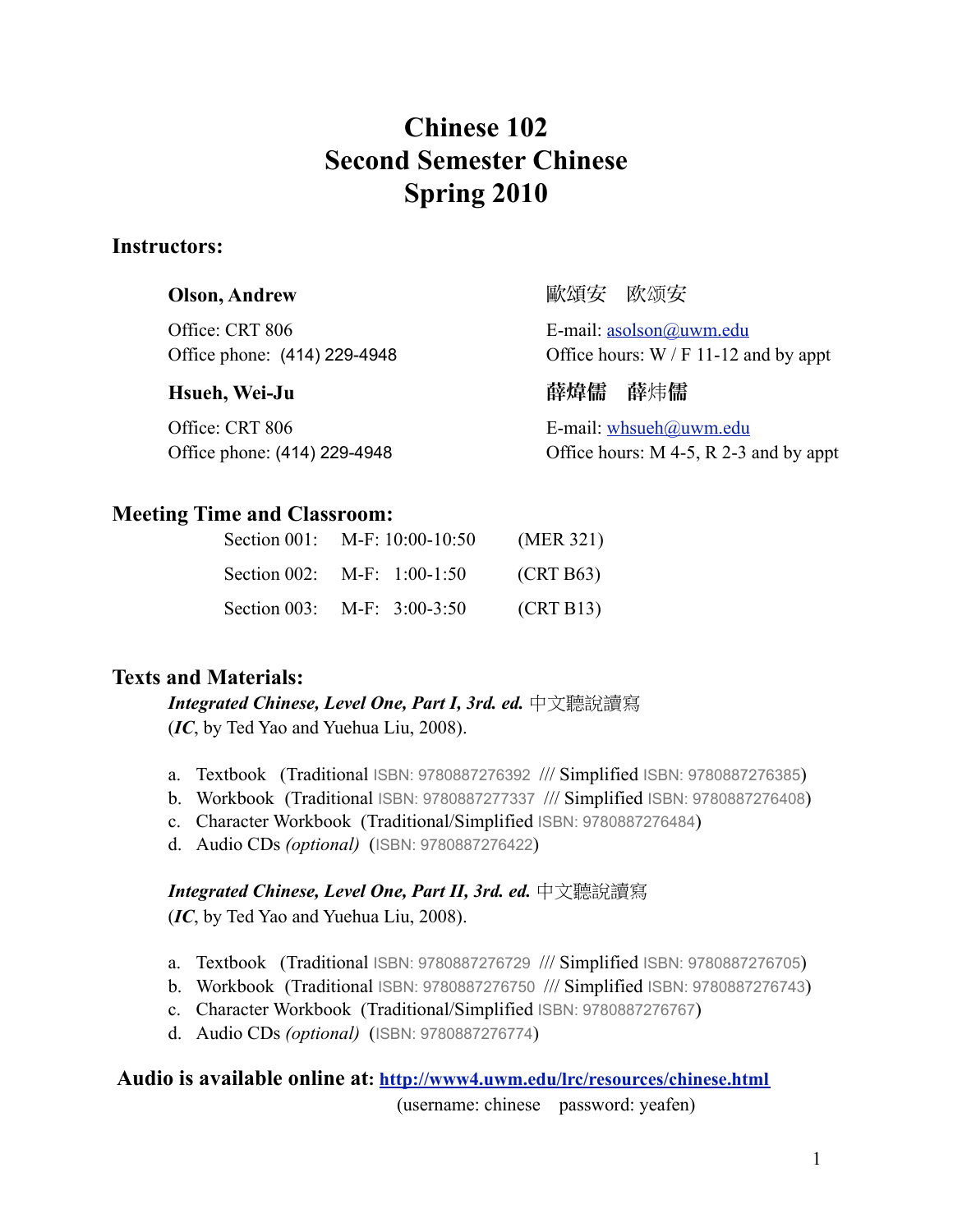### **Goals:**

This course focuses on the skills of **listening, speaking, reading, and writing**, using a **"proficiency-based" curriculum**. Students will gain the aforementioned four skills in standard (Mandarin) Chinese, attaining approximately the **Intermediate-Low level on the ACTFL ETS (American Council on the Teaching of Foreign Languages) proficiency scale**. Specifically, students should be able to achieve the following:

**Listening:** Able to understand sentence-length utterances, which consist of recombinations of previously learned elements in a limited number of content areas, particularly if strongly supported by situational contexts. Comprehension areas include such basic needs as getting meals, lodging, and transportation, as well as receiving simple instructions and routine commands.

**Speaking:** Able to handle successfully a limited number of interactive, task-oriented and social situations. Can ask and answer questions, initiate and respond to simple statements, and maintain face-to-face conversation, although in a highly restricted manner and with much linguistic inaccuracy. Within these limitations, can perform such tasks as introducing oneself, ordering a meal, asking directions, and making purchases.

**Reading:** Can read for basic survival and social needs such as simple connected, specially prepared materials. Can puzzle out pieces of some authentic materials, especially when similar to prepared materials and/or high-frequency oral vocabulary and grammatical structures. Can puzzle out very simple hand-printed messages, personal notes and very short letters which are written by a native speaker used to dealing with foreigners. Able to decode limited elements from very simple connected texts dealing with basic personal and social needs, such as signs, public announcements, and short, straightforward instructions dealing with public life.

Writing: Able to meet practical writing needs. Can write short messages, postcards, and take down simple notes, such as telephone messages. Can create statements or questions within the scope of limited language experience. Material produced consists of recombinations of learned vocabulary and structure into simple sentences on very familiar topics.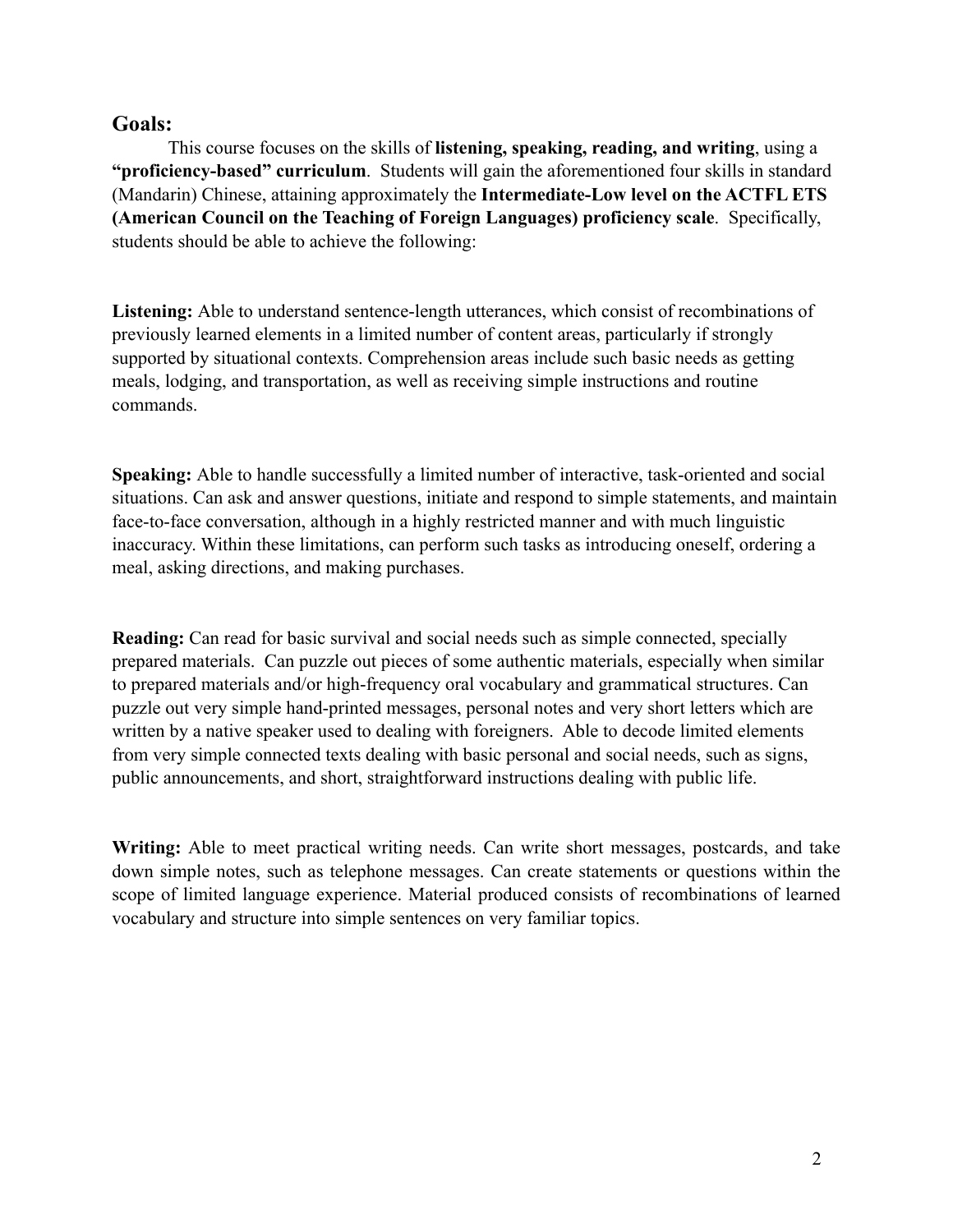# **Class Requirements:**

**E-mail:** The use of e-mail is an important part of the course. Class reflector email addresses have already been created. If you have questions or information to share, please feel free to send messages to the group. Pertinent course materials will be sent via email (as well as posted on D<sub>2</sub>L), so be sure to check your email frequently.

**Webcam Video Assignments: [www.eyejot.com](http://www.tokbox.com)** is a website that also allows users to send and receive video email messages recorded by webcam. Several times during the semester, you will be required to submit a short video email to your teachers. A full demonstration and further assignment details will be announced later in the semester. Use of a webcam is possible in the CRT B80 language lab as well as other computer labs on campus.

**Attendance:** Attendance is mandatory and counts for 20% of your final grade. Over the course of the semester, you are allowed three unexcused absences, after which being absent without valid reasons will affect your grade. If you know you must miss class, let us know **before** that class period.

**Preparation:** You are expected to be well prepared for each lesson **before** class so that the class time can be fully used for practice at the desired pace. Your daily preparation can be paced using the weekly schedule.

**Quizzes & Tests:** A quiz will be given at the beginning of each class including the dictation of daily vocabulary words and several questions based on the grammar from previous sessions. Make-up quizzes are **not** allowed. If your absence has been excused, that day's quiz will be dropped and will not affect your grade. More than 60 quizzes will be given during the course of the semester; however, only the top 80% of scores will be counted. **Tests cannot be made up unless arrangements are made BEFORE being absent from class. Make-up test will not be given more than one time per semester.** 

### **Sentence Journal:**

Each daily quiz will also feature a "sentence journal," for which you will write a sentence or two using at least 2 newly learned vocabulary or grammatical structures. Sentence journal entries should relate to events from your own life expresses your own opinions. When writing sentence journal entries, vocabulary items and grammatical structures should be underlined.

**Workbook Assignments:** All assignments must be turned in on the due date as indicated in the weekly schedule. Late or partially completed homework and assignments will be downgraded. The complete answer key for the workbook is on the D2L site. Copying directly is not recommended since it impedes your learning. Please use the answer key responsibly!

**Projects:** Instructions of midterm and final projects will be given later.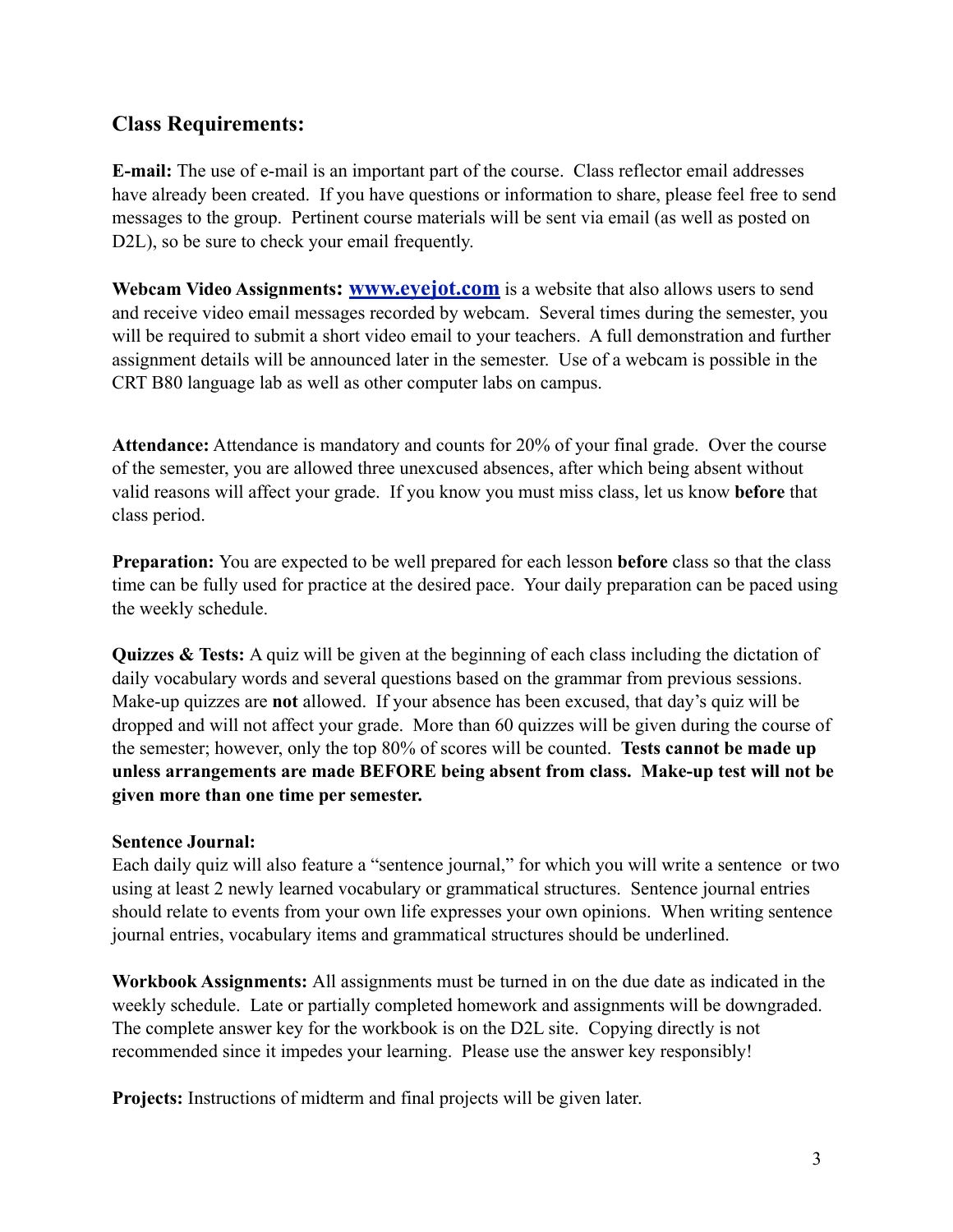# **Grading:**

| Category                      | Percentage | #: Explanation                                                                                                                                                                                                                                                          |  |
|-------------------------------|------------|-------------------------------------------------------------------------------------------------------------------------------------------------------------------------------------------------------------------------------------------------------------------------|--|
| <b>Lesson Tests</b>           | 20%        | 7: You will have a Lesson Test approximately once every two<br>weeks at the end of each textbook unit.                                                                                                                                                                  |  |
| Attendance &<br>Participation | 20%        | 70: Attendance is mandatory to succeed in this course. You are<br>allowed 3 unexcused absences, after which each additional<br>absence will lower your grade. If you must miss class, please<br>contact your teachers before the class to be excused.                   |  |
| Workbook                      | 14%        | 7: You will be required to turn in your completed workbook<br>several days before each Lesson Test. Completing the<br>workbook is a great way to prepare for Lesson Tests because<br>the activities and content are extremely similar (HINT HINT).                      |  |
| Daily Quizzes                 | 10%        | 50-60: Quizzes will be given at the beginning of each day's<br>class, M-F. The lowest 20% of your quiz grades will be<br>discarded and only the best 80% will be counted.                                                                                               |  |
| Sentence<br>Journal           | 10%        | 50-60: Each daily quiz will include a sentence journal. See<br>above for details.                                                                                                                                                                                       |  |
| Video Email<br>Assignments    | 6%         | 3: At various times during the semester, you will be required<br>to complete video email assignments. Details are forthcoming.                                                                                                                                          |  |
| Midterm<br>Speech             | 10%        | The midterm speech will be presented twice: once in class and<br>once for the UWM Chinese Program Speech Contest. Grades<br>will be calculated as the average of your two scores.                                                                                       |  |
| <b>Final Project</b>          | 10%        | The final project will be a presentation given during the last<br>week of classes. You will be required to submit several drafts<br>of your script and use element from previous chapters. Each<br>student must use some sort of visual aid during the<br>presentation. |  |

# **NOTES**

- **• There is no final written exam for this course.**
- **• 40% of your final grade is based on being well-prepared and in class:**  *20% attendance + 10% quizzes + 10% sentence journal.*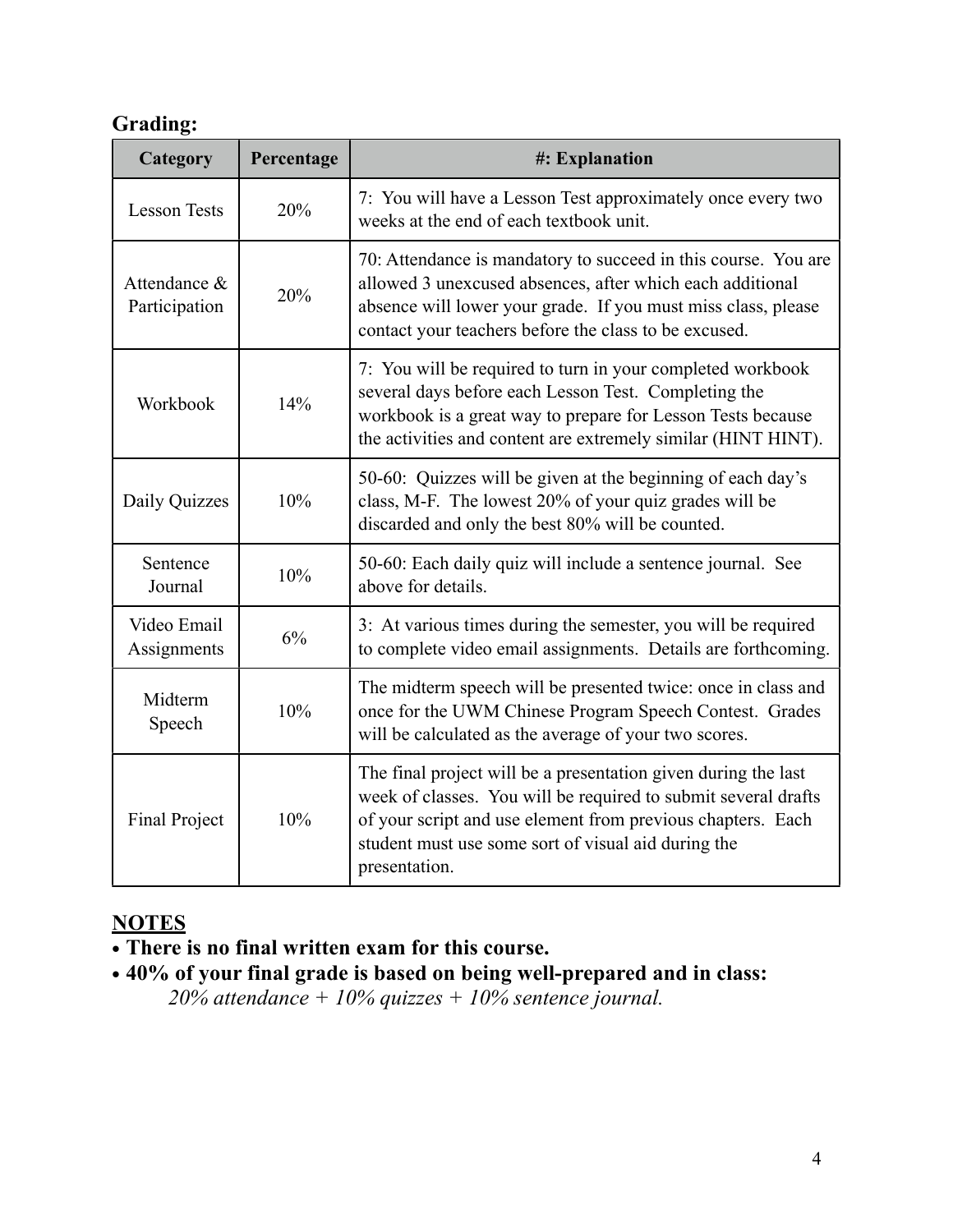# **Learning Strategies:**

- 1. The key to your success is **daily preparation**. No one can master a language overnight. Read the weekly schedule carefully so that you will know exactly what to prepare for prior to and after each class.
- 2. Work with your classmates and help one another. Be creative with your own learning and share your learning strategies and tricks with classmates.
- 3. Listen to the audio CDS as much as you are able. Preview the assigned vocabulary/text/ sentence patterns, and prepare to perform in class without looking at the textbook.
- 4. Most importantly, study hard and enjoy learning Chinese. If you are not doing as well as you expected, don't get frustrated and don't be too hard on yourself. This is difficult for everyone, not just you. If you have any questions, problems, or suggestions during the term, let the teachers know as soon as possible. We are here to help you improve your language proficiency and to make your learning more enjoyable.
- 5. Make use of the available resources on campus:
	- a. Language and Computer Lab
	- b. **Chinese Language Table:** In order to help you to develop listening and speaking skills in a more relaxed and enjoyable way, we will have lunch together once a week. We will discuss cultural topics or just chat about our daily lives. You will be amazed by how much you can say in real life situations. This semester, language table will be held on **Fridays from 12:00-12:50 in CRT 319**.
	- c. Chinese Language Partners
	- d. Chinese Club

# **Tutoring:**

A Chinese language tutor is available at no cost to UWM students. To make an appointment, please contact TARC (Tutoring and Academic Resource Center).

Location: Bolton 120 Phone: 414-229-2779 email: [tarc@uwm.edu](mailto:tarc@uwm.edu)

## **Addendum:**

 FLL subscribes to UWM policies on Students with Disabilities (ADA), accommodations for Religious Observances, Academic Misconduct, Complaint Procedures, Grade Appeals, Sexual Harassment, Attendance and Safety. A full description of these policies can be found on the FLL bulletin boards in the lobby of the 8th floor of Curtin Hall.

### **Academic dishonesty of any kind is grounds for expulsion from this course.**